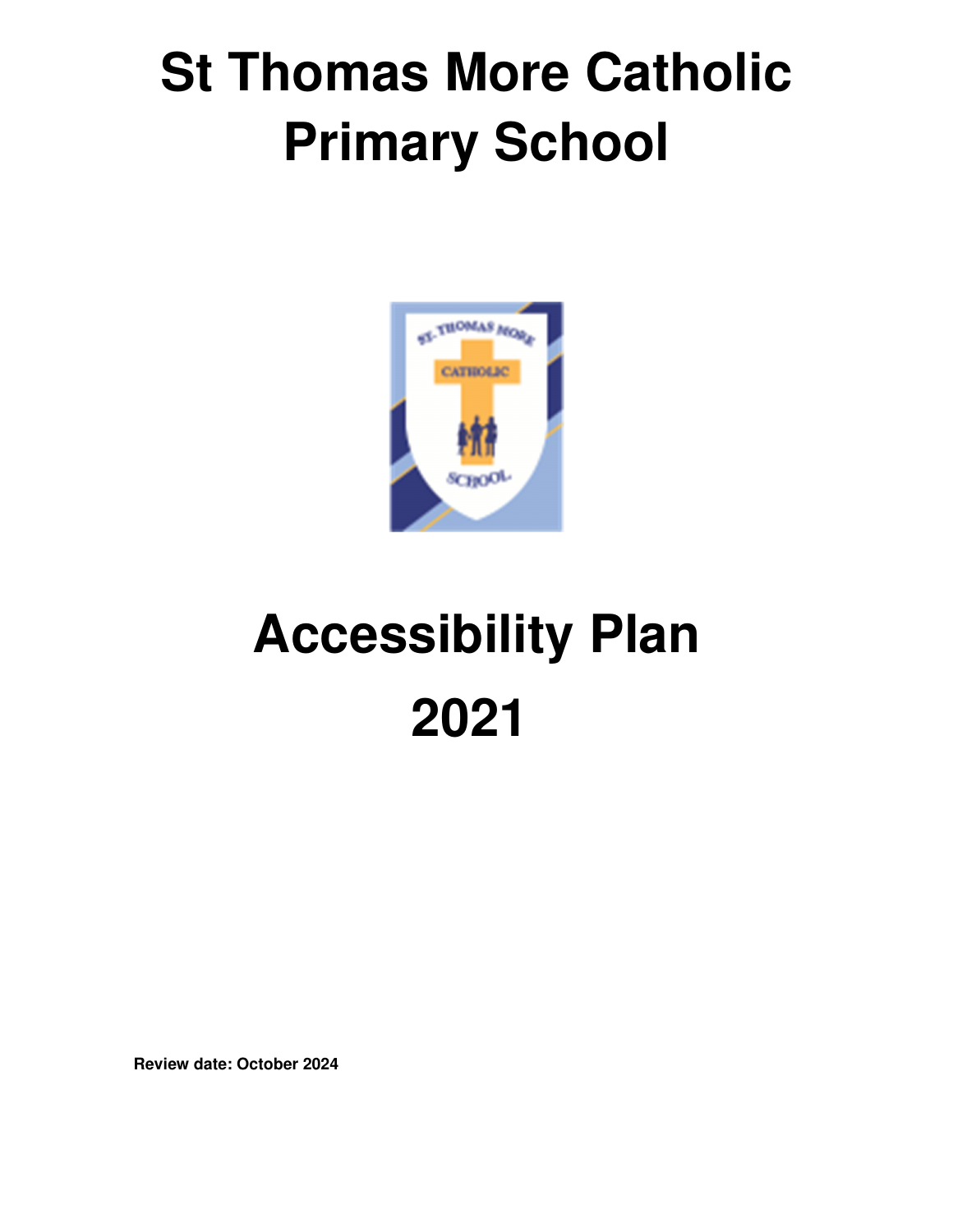This Policy links with the following documents:

- Equality Act 2010 Advice for Schools DfE Feb 2014
- SEND Code of Practice 0-25 (January 2015)
- Schools SEN Information Report Regulations (2016)
- St Thomas More SEND Policy (November 2016)
- Statutory Guidance for Supporting Pupils with Medical Conditions
- St Thomas More Medical Conditions Policy (June 2015)

St Thomas More Catholic Primary School is committed to providing equal treatment for all those who are involved in the school community, with any form of disability and will ensure that people with disabilities are not treated less favourably in any procedures, practices and service delivery.

School aims to develop a culture of inclusion and diversity in which all, including those with disabilities are able to participate fully in school life. Reasonable adjustments will be made to ensure that the school environment is as accessible as possible. We believe that diversity is a strength, which should be respected by all those involved in the life of the school.

#### **Definition of Disability**

The Equality Act 2010 defines disability as when a person has a physical or mental impairment which has a 'substantial' and 'long term' negative effect on that person's ability to carry out normal day to day activities.

Some specified medical conditions such as HIV, multiple sclerosis and cancer (although not all cancers) are all considered as disabilities, regardless of their effect.

The Act sets out details of matters that may be relevant when determining whether a person meets the definition of disability. Long term is defined as lasting, or likely to last, for at least 12 months.

## **General Duties**

We will actively seek to:

- Promote equality of opportunity between people with disabilities and other persons
- Promote positive attitudes towards people with disabilities
- Encourage participation by people with disabilities in public life. It is also important to respect the wishes of children with disabilities to only participate in those activities that they wish to take part in
- Take steps to take account of the different disabilities that people have, even where that involves treating disabled persons more favourably than other persons

This is also known as the Disability Equality Duty (DED) and applies to all children with disabilities.

In addition to the above general duty, St Thomas More Catholic Primary School has specific duties to:

- Appraise and update the Disability Equality Policy every two years
- Report on progress annually

## **Specific Duty**

#### **Involvement of People with Disabilities**

St Thomas More Catholic Primary School will consult with children with disabilities, staff and those involved in the ongoing development of disability equality provision by: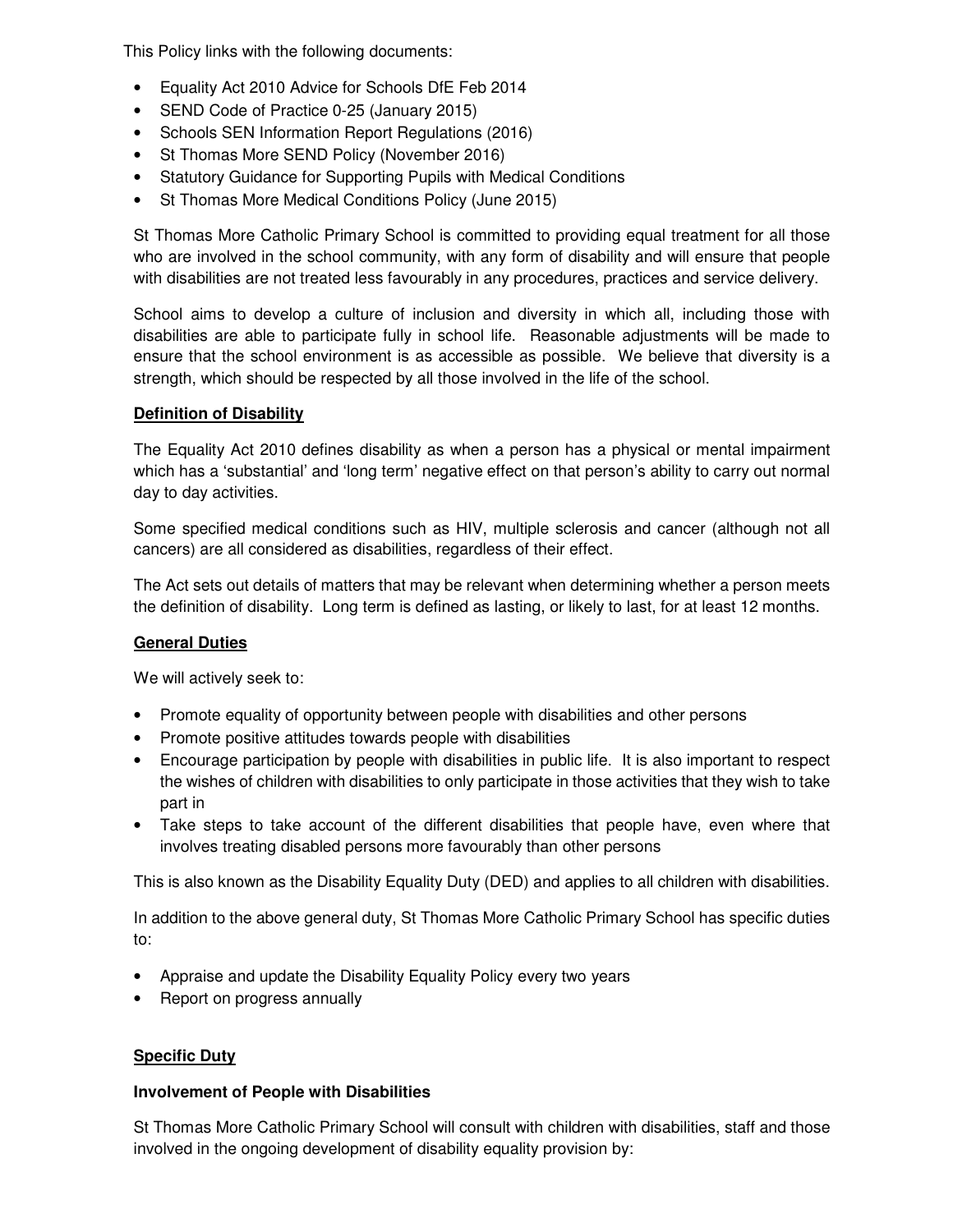- Target setting and Annual reviews with SEN pupils/parents
- Analysis of available school disability data
- Analysis of Local Authority / Specialist Organisations reports which examine the experiences of children with disabilities
- Meetings with parents at consultation evenings

#### **Developing a Voice for Children, Staff and Parents / Carers with Disabilities**

St Thomas More Catholic Primary School ensures that children with disabilities are represented and encouraged to participate in:

- Collective Worship
- Performances including class assemblies, Christmas productions etc
- Sports Activities
- School Council
- School outings and visits
- After school activities and sports

Children with disabilities are included fully in normal school life. However, as with all children, risk assessments will be undertaken to ensure the safety of all participants in any activity.

#### **Eliminating Harassment and Bullying**

St Thomas More Catholic Primary School has a clear policy on anti-bullying.

See Anti-Bullying Policy

#### **Promoting Positive Attitudes towards People with Disabilities**

St Thomas More Catholic Primary School promotes positive attitudes towards people with disabilities by:

- Making sure displays and resources reflect diversity
- The delivery of a curriculum which positively promotes difference
- The needs of all pupils are taken into account when planning the curriculum and lessons
- A comprehensive programme of staff development
- School newsletters and web pages promoting policies

#### **Removing Barriers to Learning**

St Thomas More Catholic Primary School seeks to remove barriers by:

- Not excluding children from disabilities from school trips unless a full risk assessment indicates that participation should not take place for valid reasons. Additional staff are allocated to accompany solely those with children with specific needs. Wheel chair access bus / coach transport is used if required. Risk assessments are carried out for chosen trip locations
- Operating a teaching and learning policy which requires all lessons to be differentiated to accommodate the capabilities and disabilities of children
- Making sure all staff have access to relevant information specific to individual children whose needs may require adjustments to provision
- Making adjustments to the physical learning environment of the classroom and school, where possible, to support the learning and accessibility of needs of disabled pupils
- Adapting resources, and teaching strategies to accommodate a wide range of learners with differing needs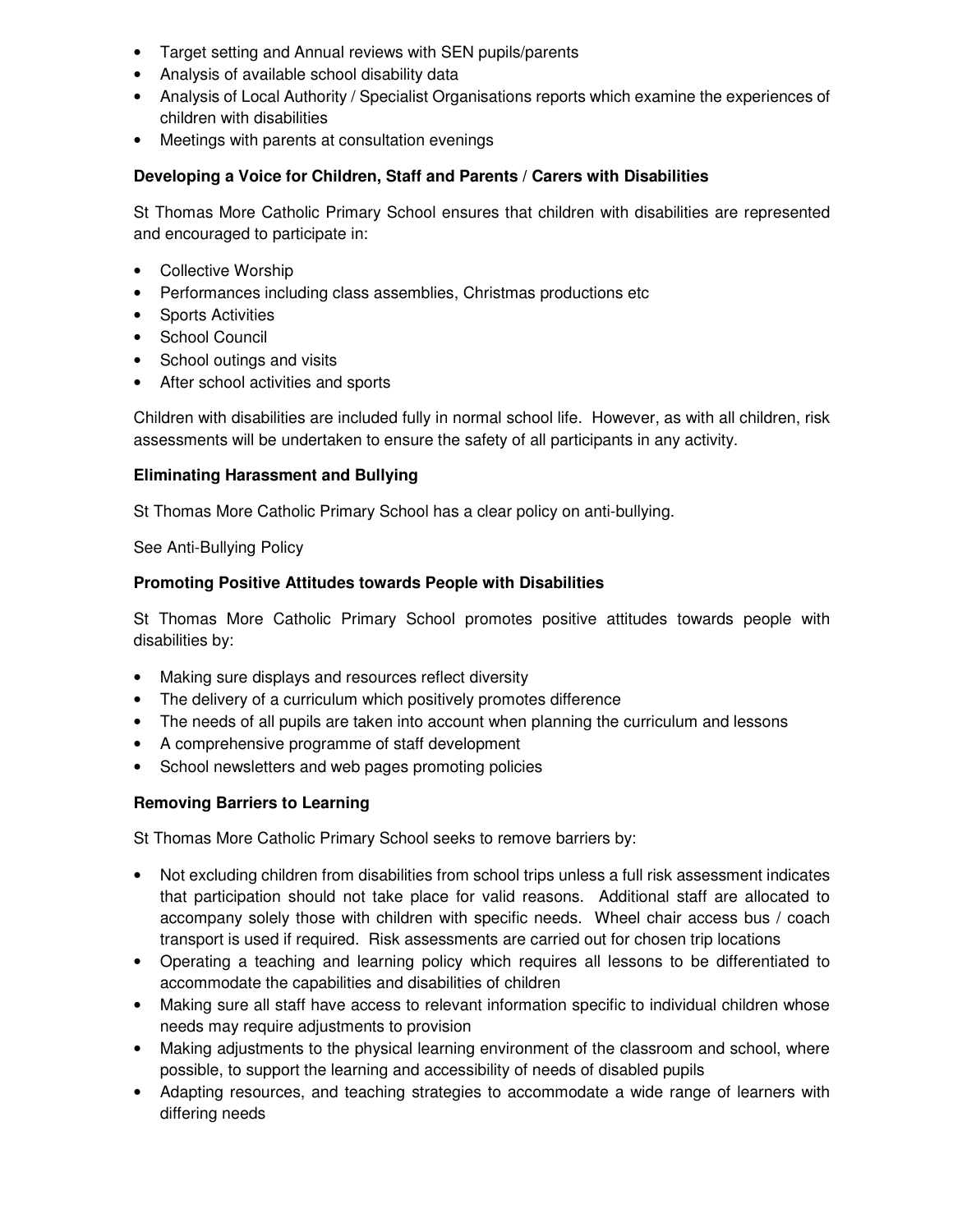- Making sure all children having equal access to resources. Provision is made for all abilities and specialised resources are available for SEND children
- Making sure children with disabilities have access to extra curricula activities
- Follow statutory assessment guidance e.g. SATs to ensure that children with disabilities have the same opportunities as their peers
- Developing strong links with external partners e.g. Health Service, Social Services, Speech and Language Therapists, Occupational Therapy, Physiotherapy, Specialists Teachers
- Providing training and professional development opportunities for staff on teaching and supporting children with additional needs

#### **Access**

- School will make sure that all areas of the curriculum can be delivered within a school-based learning environment
- There are disabled toilet facilities
- The main entrance of the school has disabled access
- Where possible, all areas of the school are accessible for those with disabilities
- Disabled parking is available for staff, visitors and parents
- Events such as Parents Evening and meetings with teachers are held in accessible areas of the school

#### **Impact Assessment**

- The school will use existing procedures for reviewing the impact of provision for pupils with disabilities e.g. Annual Reviews, Parents' Evenings, Pupil Progress Meetings, Assertive Mentoring, Pupil Interviews etc.
- External validation e.g. Parent / Community surveys

## **The Governing Body**

- Governors meetings will be held in locations that are accessible to people with disabilities when the need arises
- Parents and children are made aware of how the Governing Body contributes to the life of the school through the school website and newsletters
- The School and Governors consult with parents/carers through questionnaires
- Governors are actively involved with parents/carers at key events such as New Intake Evening, School Performances, Parents' Consultation Evening etc.

## **Disability Data**

St Thomas More Catholic Primary School currently collects the following disability data (qualitative and quantative)

For children including those with additional needs:

- Admission Forms
- The total number of children with disabilities
- Home and contact details
- Outcomes of lesson observations to make sure that there is a consistent process for monitoring all teaching and provision
- Pupil progress analysis

For children with additional needs:

• Annual Reviews for pupils with an Education and Health Care Plan (EHC)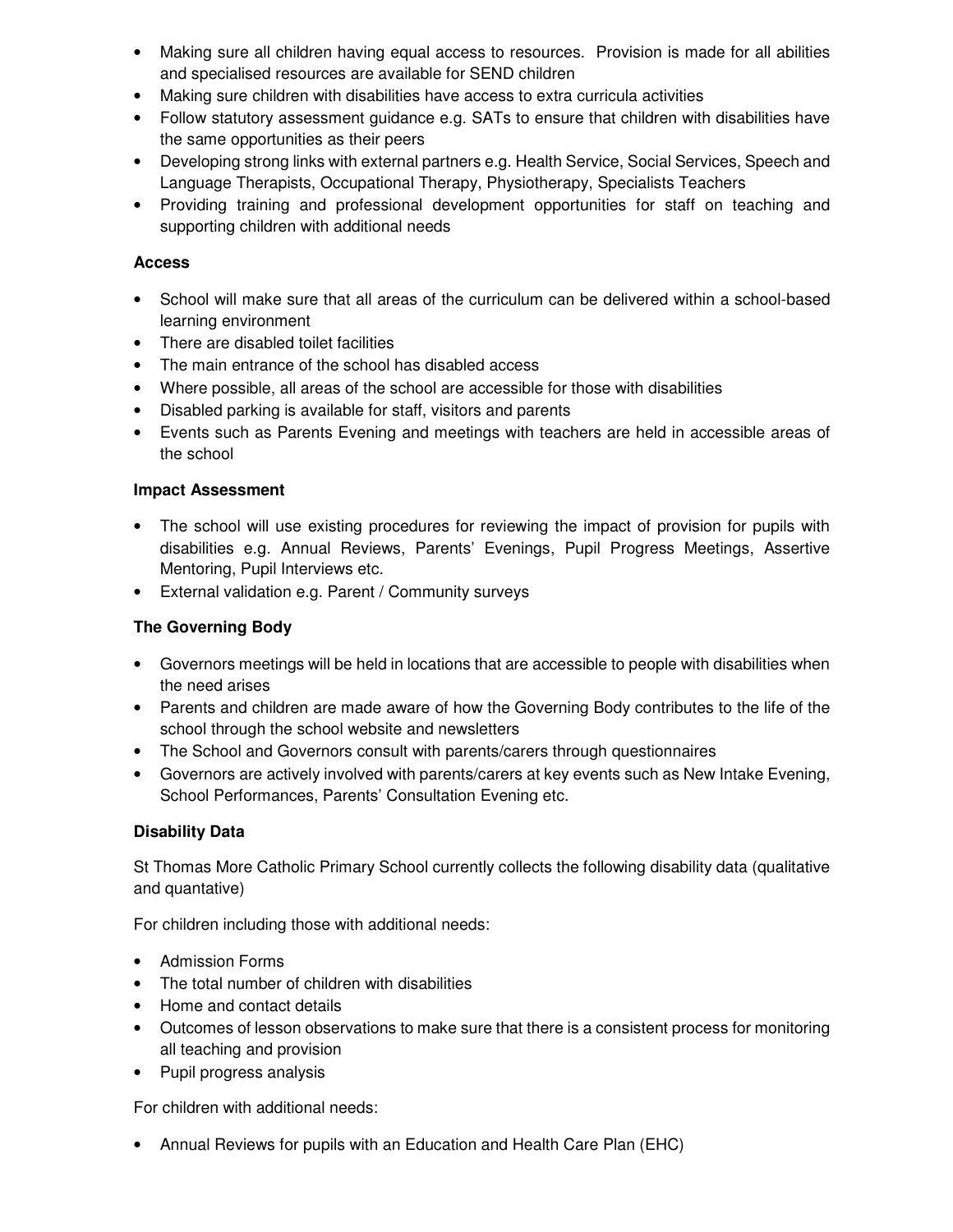- **SEN Register**
- Review of the integration of children with disabilities including access to the curriculum

For Staff:

- The total number of disabled staff
- Number of appointments of disabled staff

# **Reviewing and Monitoring**

The above data is reported to a number of bodies such as school's Governing Body, Senior Leadership Team and Local Authority

# **Storing and Managing Information**

Please refer to the school's Data Protection Privacy Notice

## **Reviewing the Policy**

This policy will be reviewed every two years dependent on current legislation

#### **Dealing with Complaints**

School strives to establish good working relationships with all stakeholders involved with its practice. If there is dissatisfaction relating to provision, the first point of contact is the class teacher.

Please refer to the school's Complaints Policy for full details.

## **Bullying**

Please refer to the school's Anti-Bullying Policy for full details.

## **Appendices**

St Thomas More Catholic Primary School SEND Information Report 2016

www.st-thomasmore.peterborough.sch.uk